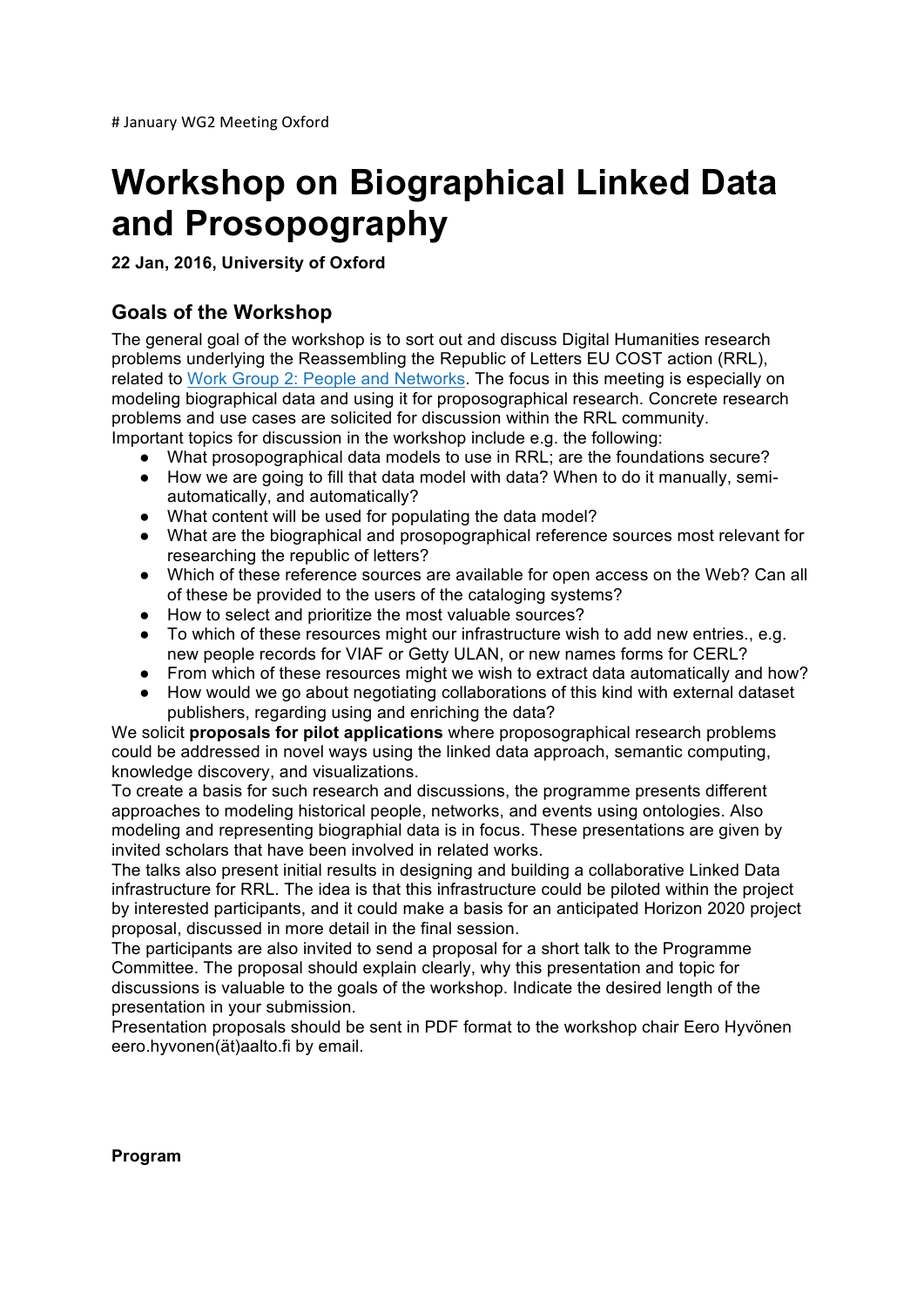| <b>Time</b>        | <b>Presentation</b>                                                                                                                                                                                                                                                                                                                   |
|--------------------|---------------------------------------------------------------------------------------------------------------------------------------------------------------------------------------------------------------------------------------------------------------------------------------------------------------------------------------|
| $09:00 -$<br>09:10 | <b>Opening of the Workshop</b><br>Eero Hyvönen: Goals and Contents of the Workshop PDF                                                                                                                                                                                                                                                |
| $09:10-$<br>10:40  | Aims and Research Questions (chair Eero Hyvönen)<br>Howard Hotson: Conceptual fundamentals of the EMLO prosopographical data model<br><b>PDF</b><br>Robin Buning: Prosopographical Research Questions PDF<br>Thomas Wallnig: Historiographical Research Questions and Preparations for the<br>Warsaw conference<br><b>Discussion</b>  |
| $10:40-$<br>11:10  | <b>Coffee Break</b>                                                                                                                                                                                                                                                                                                                   |
| $11:10-$<br>12:30  | The EMLO Data Model: Is it fit for use? (chair Thomas Wallnig)<br>Jetze Touber and Mikkel Jensen: Using the EMLO prosopographical data model,<br>means for data input PDF<br>Martin Hadley: Visualizing Prosopographical Data based on Correspondences PDF<br>Discussion, next steps towards releasing the data model                 |
| $12:30-$<br>13:30  | Lunch                                                                                                                                                                                                                                                                                                                                 |
| $13:30-$<br>15:00  | Towards Linked Data (chair Arno Bosse)<br>Eetu Mäkelä: EMLO as a Linked Data Service PDF<br>Jouni Tuominen: Dynamic Ontology Service for Historical Persons and Places Based<br>on Crowdsourcing PDF<br>Antske Fokkens: Lessons Learned from BiographyNet PDF<br>Discussion, defining an infrastructure for propsopographical resarch |
| $15:00 -$<br>15:30 | <b>Coffee Break</b>                                                                                                                                                                                                                                                                                                                   |
| 15:30-<br>16:00    | Future Prospects, Topics, and Partners (chair Howard Hotson)<br>Sandra Toffolo: Prosopography in Network<br>Presentations of WG2 members and their collaborators:<br>Thea Lindquist: Early Stuart Diplomatic Service: Prosopography and Networks PDF<br><b>Discussion</b>                                                             |
| 16:00-<br>17:00    | Discussion: Future Steps for WG2 and Horizon 2020 (chair Howard Hotson)<br>Next steps regarding research questions, data model, tools, and partners. Assignment<br>of tasks and deadlines for WG2 and Horizon 2020.                                                                                                                   |
|                    | <b>Dinner</b>                                                                                                                                                                                                                                                                                                                         |

# **Participation**

The workshop is open to all members of the RRL EU Cost project and their collaborators.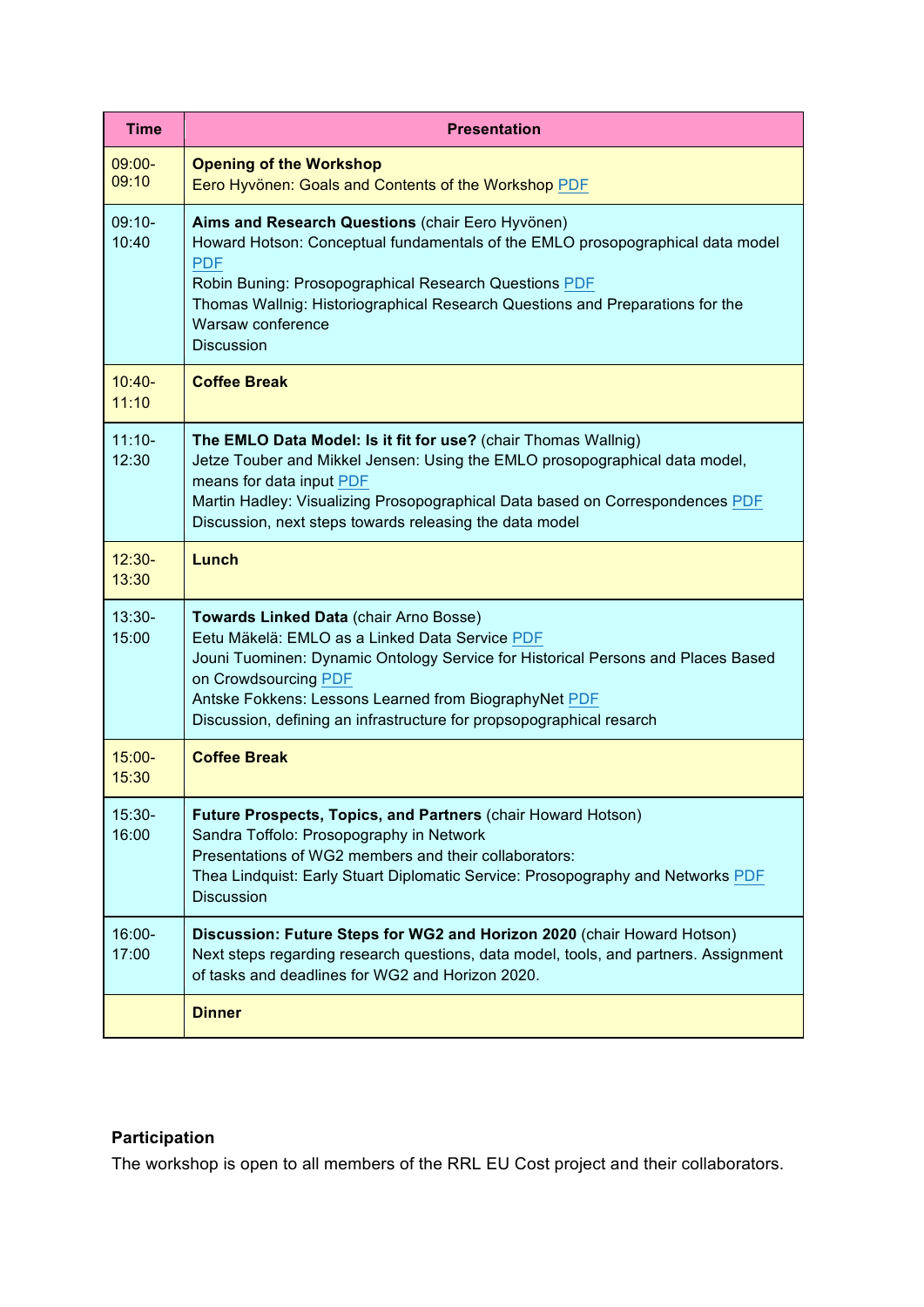## **Venue**

University of Oxford, St. Anne's College:

St Anne's College Woodstock Road Oxford, OX2 6HS, UK More information about getting there. The meeting will take place in the Seminar Room 9; you can find it using St Anne's site map.

## **Travel Expenses**

RRL EU Cost project will support, using the EU COST guidelines, the travel expenses of presenters and WG2 members. Since there is only limited travel budget available, the programme committee will decide on funding allocation, if there are more participants than can be fully funded.

## **Accommodation**

The participants are expected to find and book accommodation by themselves. In addition to hotels, some colleges offer accommodation. This website provides a central point for finding rooms.

## **More Information**

For more information, please contact workshop chair Eero Hyvönen, eero.hyvonen(ät)aalto.fi, tel. +358 50 384 1618.

## **Programme Committee**

- Eero Hyvönen (chair)
- Ruth Ahnert
- Sebastian Ahnert
- Arno Bosse
- Howard Hotson
- Tanya Gray Jones
- Eetu Mäkelä
- Thomas Wallnig

## Participants

Dominic Oldman (British Museum) Miranda Lewis (Cultures of Knowledge, Oxford) Eero Hyvönen (Aalto, Semantic Computing Group) Howard Hotson (Cultures of Knowledge, Oxford) Eetu Mäkelä (Aalto, Semantic Computing Group) Thomas Wallnig (Vienna) Sandra Toffolo (Tours) Robin Buning (Cultures of Knowledge, Oxford) Alexander Butterworth (East Anglia) Philip Carter (ODNB, Oxford) Jo Payne (ODNB & ADNB, Oxford) Mikkel Munthe Jensen (European Institute, Florence)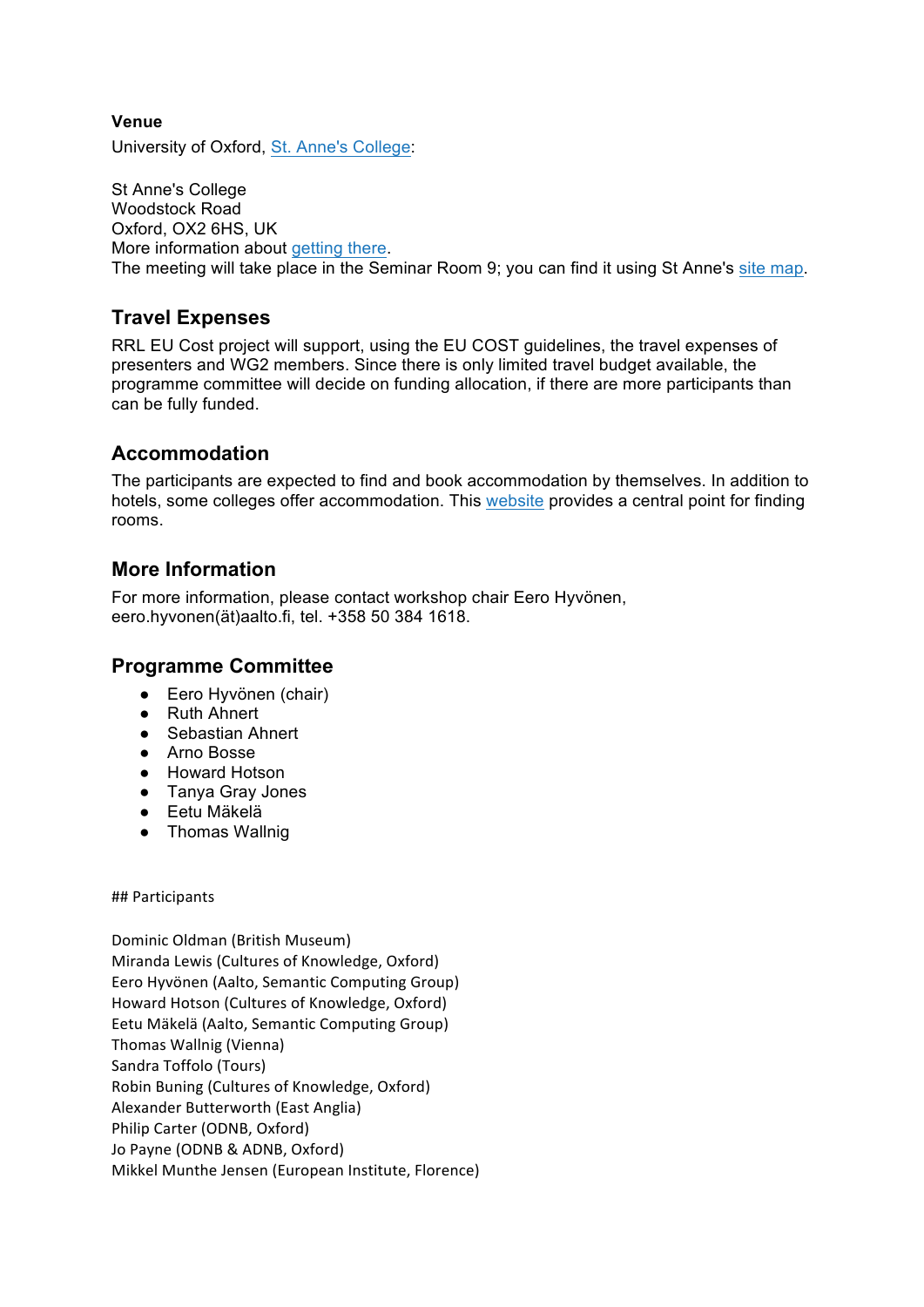Jetze Touber (Utrecht) Tanya Gray Jones (Bodleian Library, Oxford) Christoph Kudella (SUB, Göttingen) Martin Hadley (IT Services, Oxford) Antske Fokkens (Biography.Net, Amsterdam) Arno Bosse (Cultures of Knowledge, Oxford) Jouni Tuominen (Aalto, Semantic Computing Group)

## Eero Hyvönen, Opening Remarks

Eero opened the meeting

- introduction of the participants
- goals of the workshop
- research questions and topics
- programme

## Topic I: Aims and Research Questions

### ## Howard Hotson

- context and background of the RRL project, "letters only serve their function by being scattered"
- needs for technological solutions for prosopographical research
- disambiguation, understanding networks & content
- balancing between simplicity and adaptability
- Basic epistolary data model comparatively simple; prosopography is harder
- need to balance friendliness with detail, durability with flexibility
- some of the data model's problems (of data linking) can be overcome by moving from the spreadsheet form of data ingestion into webform
- H2020 can only fund part of what we want to do

DO: Are we interested in existing data sets?

HH: Yes, ODNB, CERL obvious. Working w/others who are working w/structured biographical data. Their way may be better. And for merging, linking and pooling.

DO: King's College. John Bradley, soon to retire. Have assembled prosopographies. Should contact. EH: Can create web pages for collecting repositories of biographical information; participants can send own references to be added onto the page

ML: A lot of EMLO's contributors have chronicles, lists.. event streams tucked away, and could offer them.

DO: When you start mixing in data from other sources; how to get sustainability from a mixed model HH: We're hoping that we can base this on a set of 'core' fields, like the six we've selected for EMLO. Core metadata fields w/different (broader) rights from fields adding on top of this. One of our objectives for this meeting.. is this a feasible model?

CK: for many correspondence corpora, esp. from the 16th and 17th century, only the location of dispatch of the individual letters is known. prosopographical data on the correspondents could help to semi-automatically establish where letters have been sent to, which in turn is important for geospatial visualizations ('scope' of a network etc); more in general: library and information science has decades of experience in modeling biographical data and generating unique identifiers (cf 'authority records') - currently there is a trend toward an internationalization of these records, see for example VIAF; it would be important for the action as a whole to tap into the expertise of library and information science in this regards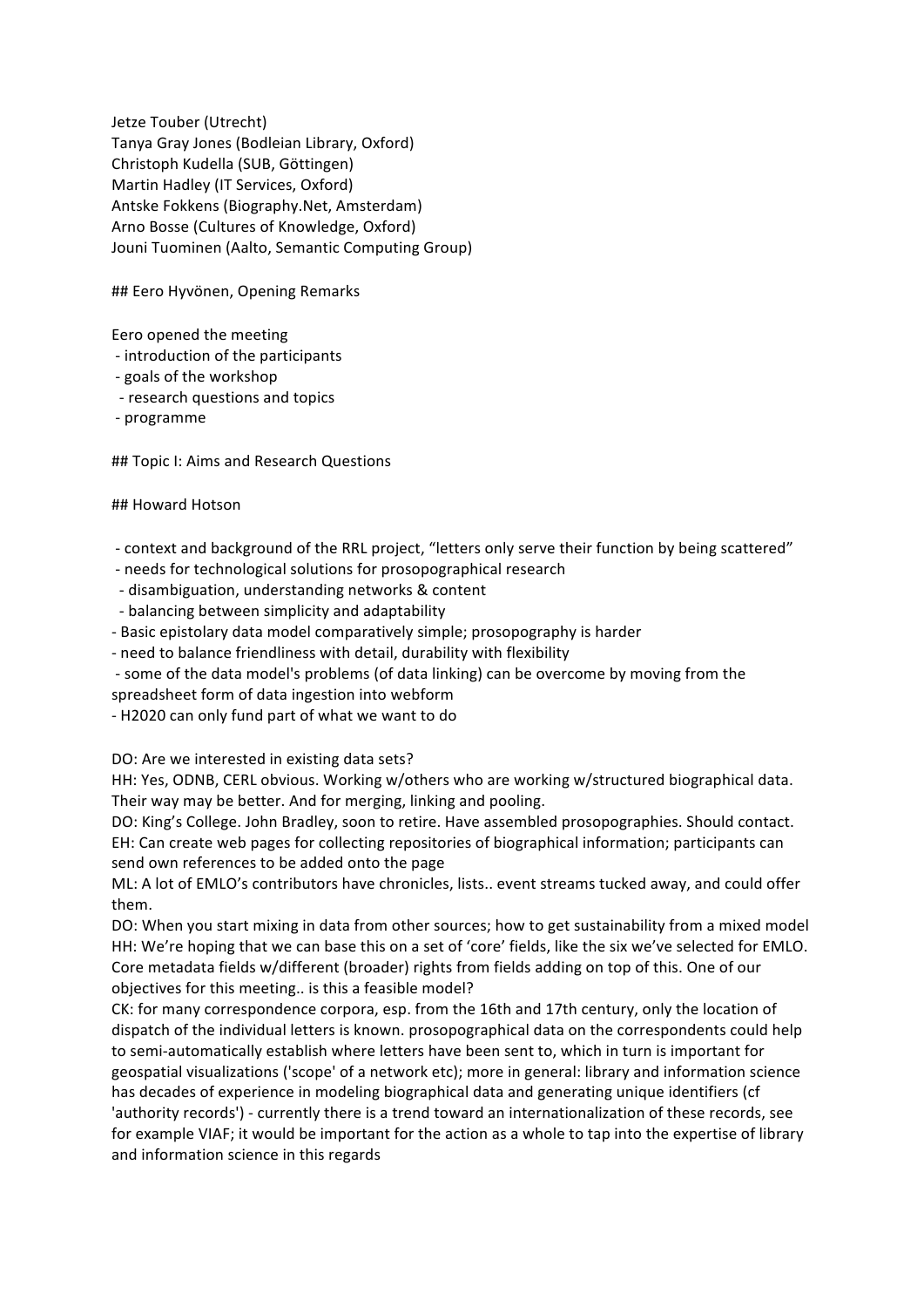## Robin Buning

- collective biography

- prosopography can be applied on a variety of historical and sociological research

- concerned with identifying patterns of activity and connectivity in large quantities of data

- not the same as social network analysis

- method to identify shared characteristics and interests, and connections within a group that are hidden or unclear

- method to analyze the structure and changing composition of a group, and the shifting roles of individuals or subgroups

- the information that can be captured must be person-centred and concern external features of people: gender, age, family relationships, ethnic background, religious denomination, social class, personal relationships, education, occupations and political faction

- the captured data can act as a biographical database that can be searched, filtered and visualized - research case Samuel Hartlib

- data problem: >4250 letters by c.325 correspondents during his life in England, but no letter data from his earlier life

- research questions related to:

- geographical origin

- family relationships

- contact history
- location history and institutions attended
- educational and occupational history
- classification of research questions:

- ethnic, religious and socio-economic background of members of a social group with respect to their characteristics and distinctions

- origin, composition and structure of a network, and on a larger scale how networks intersect

- contextualization of specific individuals and subgroups within a larger group

CK: We have to keep in mind that social network analysis was developed in sociology and has later been used by historians (1970s, early in 2000s), historians have always talked about networks, but rarely used social network analysis methods

CK: attribute data: not a link between two nodes + relational information, you can visualize these (person related to place), prosopographical information having these 2 distinct layers, mixed model CK: term "event streams" has to be defined, c has used term dynamic data; if i query my prosopograhical data to see how the composition of the network has evolved, e.g., from religious denomination perspective, e.g., in 16th century, you need a data model that has a temporal dimension included

EH: what is the ultimate goal of prosopograhy? meta-level, deeper questions

HH: we need tools for various research questions; historians try to understand past in its messy complexity (vs. sociological needs); data model with input tools + analysis and visualization tools, that variety of disciplines can use; understanding process of historical change (vs. in sociology, social behaviour of groups of people)

### ## Thomas Wallnig

- creation of biographical dictionaries = canon formation within the RRL

- when discussing prosopography we should also consider historiography in a broader sense (philosophy, history of science, history of institutions, etc.)

- anthony grafton, correct to remind us of 4 line 'biographies', with a person's virtues, originally from St. Hieronymus (De viris illustribus), with roots back to the old testament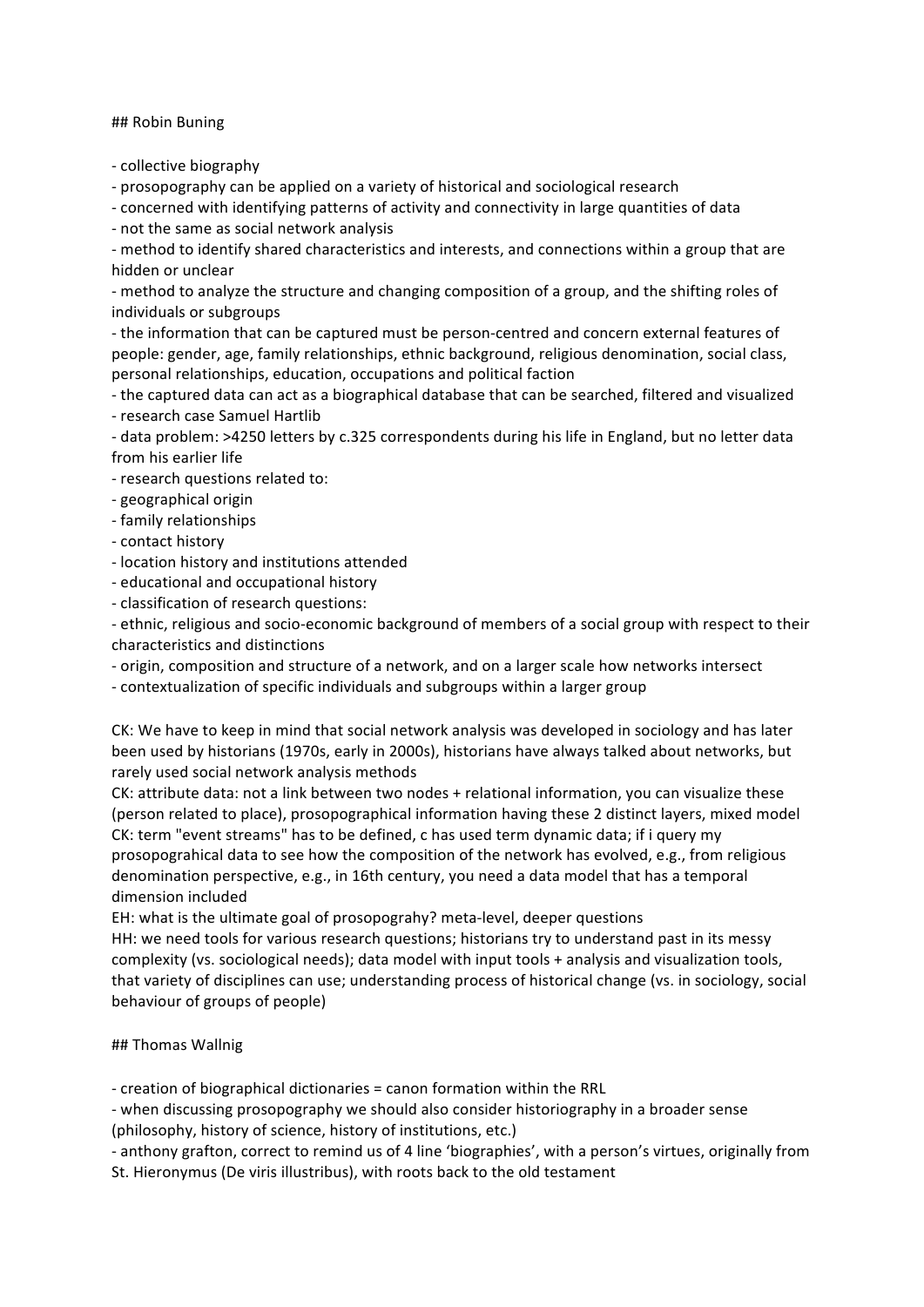- ODNB entries still carry a faint echo of this, but at the same time represent a national paradigm of the 19th / 20th centuries: "great men of a nation" - actually, when working with those data we learn more about the 19th century than about the people themselves

- we can draw from past canonical forms, but must also draw on present forms

- Leibniz was not born a mathematician, but what events could help mark the transition?

- Ambiguities and anachronistic vocabulary . e.g. "class", is a 19th century category; "Bohemia", is it part of "Germany" (yes: Holy Roman Empire; no: not German)? etc.

- 20th century Ethnicity \*can\* be projected back, but we have to be very be self-aware, and bear in mind that there are contemporary identities and categories of description

- Pro Domo database, future project w/Dagmar Mrozik, comparing Jesuits and Benedictines; e.g. in the 19th century, as the state provides better employment perspectives, what effect does this have on the makeup of the religious orders?

- Point/recommendation: use \*also\* historical terminology to describe past lives, statuses, disciplines, institutions/places

DO: interesting contrast between the presentations, some with very definite ideas about what you are recording, vs. surprise by what one encounters. crucial element in deciding how to model, or not to model at all.

EH: What kind of data models are used in museums?

DO: most museums have biographical databases linked to their objects; how to model or not model DO: Paper by[John Bradley, KCL], discussing getting flexibility into very fixed models, and failing. His progression over 10 years in this area is interesting to follow. 'Factoids'  $-$  how do you atomize propositions you can't predict and model in advance?

DO: one of my recent topics has been how to atomize propositions in datasets, to be searchable; fixed SQL systems are not good for these flexible needs

## Topic II: Is the EMLO data model fit for use?

## Jetze Touber

- STSTM on experimenting how the EMLO prosopographical data model works, with focus on visualizing networks of correspondence

- observations:

- What kind of tool is it.. in order to manage expectations, what are its aims?

- different user needs for capturing data

- basic metadata birth, death
- social exchanges
- Cupers' profile consisted largely of social events

- building biographies (crowdsourcing)

- persons and events

- prosopography is about persons, but the model is event-centric

- Does the data model allow us to capture the events for related groups (eg. traders, artists)? - person-centric events, personal attribute (e.g., becoming a bishop); relational events, e.g.,

exchange gift, arguments, book reviews

- the extent of an event

- it's not always easy to define what constitutes one event (e.g., a scholar gives 2 copies of a book to a salesman, who sells them to 2 other scholars; how many events?)

- What if these are broken down into incompatible ways.

## Mikkel Munthe Jensen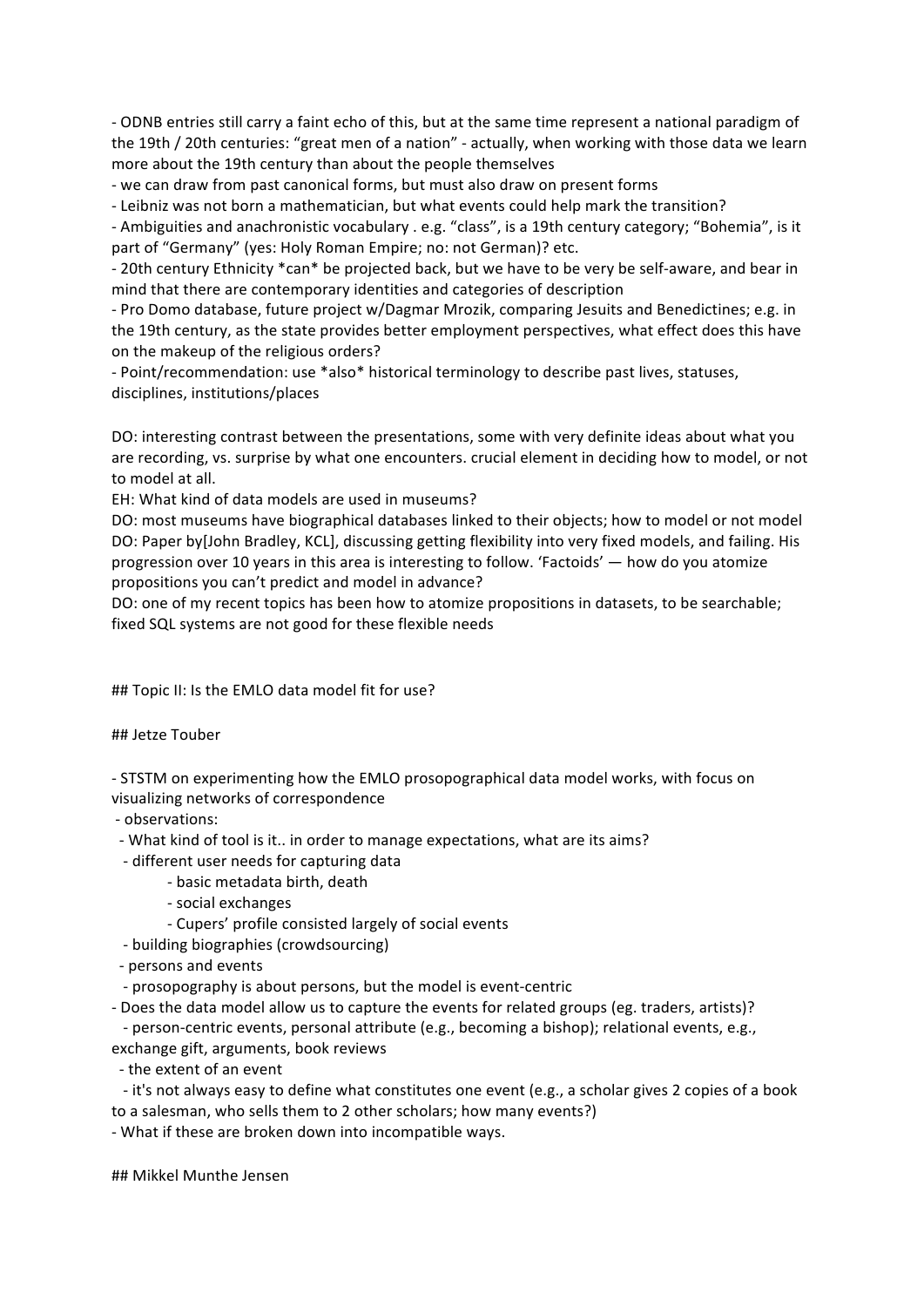- 600 profiles of nordic professors, 18th century

 $-e$  vent centric = great potential

- good to capture detail, but too much density scares away new users

- web form might address this better than spreadsheets (e.g. hidden options etc.)

- data model developed gradually, with event types and rows added as you go along.

- however this has created some overlaps and other incongruities which should be cleaned up now

- it's important to get this right, because our decisions now will follow us into the future.

- changes in the data model may involve asking people to do something new & different on 'already completed' work

- it needs to be streamlined and the logic behind it needs to be straightened and systematized

- Examples of improvements
- Types of event types:

Individual=<1, Institutional=<2, Relational=<4

- Institutions:

Difference between institution and geographical location

- Geocoding and mapping
- Professions:

Put them together in one category, and related to specific row, not reproduced in different places

- relational event types should focus on the relation, not the profession

TW: Procedural discussion vs. content discussion. Which part should we discuss now? We should seek out for space for more detailed data model discussion; at this meeting we can focus only on procedural issues

HH: How can we go out this meeting to work out which part of the model works well, which part doesn't work well. Need to juxtapose existing models in a very systematic way. Identify complementarity and potential for convergence. ROL excludes women because educational categories don't fit women's education. Need to discuss how current model could be extended to capture this. We need to assemble an inventory of models as well, not just content.

CK: First thing to address, is something crucial missing? Next, what is the core model? In this way, people can start working on it right away.

ML: Can the profession, as a 'über' category, be drawn from the Person category in EMLO? DO: All cultural heritage institutions have different terminologies. We need to separate terminologies from semantic categories. Concentrate on the semantic framework but don't place restrictions on the terminologies institutions people use.

EM: integration of different datasets can be done when data is needed/used, not only at creation time (difficult to come up with all the relevant datasets to link at the creation time); you can also do it at the creation time when using ontological reference sources (different datasets use shared ontologies and get linked through them); it's hard to reconcile authority records on use time, rather should be done in creation time; the data models are easy to link together in linked data; support for evolution of data models; let's have the EMLO data model as it is; the documentation of the data model is quite sporadic currently; after it's been tidied, it could be published

TW: Could Jetze and Mikkel's STSM reports be completed in dialogue with EM?

EM: temporal attributes of people, relational events; the core is quite solid, but it isn't documented properly; existing scattered docs should be merged

EM: roles of events; event types, list of roles in different event types; EMLO vs. RRL?

TW: would like to see continued in WG2 discussions

## Martin Hadlev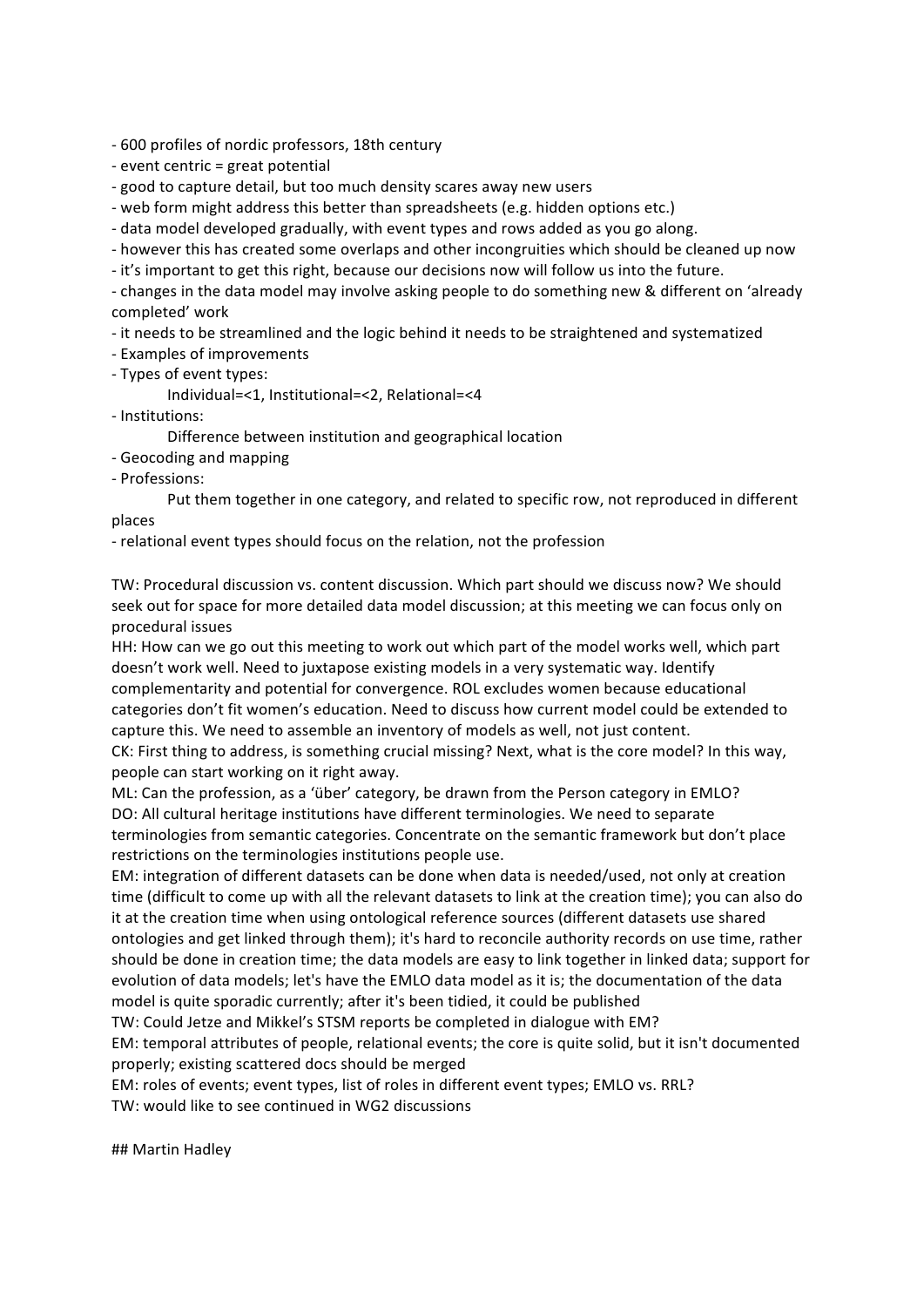- IT helping researchers building interactive visualizations (bridging the gap between data and research)

- EMLO case study
- imported 10 EMLO spreadsheet files into R

- Shiny by R Studio, with the knowledge of R (well represented in the DH) one can build powerful interactive network/graph visualizations, easily embed interactive content on web pages (paid version, free version limited to 10 hours of interactivity) (editor's note/Jouni: apparently the paid version means the hosting platform; there's a free version available, can be installed on own server)

- view prosopographical info directly from a network visualization

- highlight/exclude relationships based on EMLO categories

TW: what is the relation of Palladio and the presented Shiny

EM: Shiny is a different kind of visualization tool than Palladio (e.g., Palladio does not give names for links, only for nodes); the core takeaways:

EM: different needs require different visualizations methods

EM: we are in an era where we can quickly prototype things

HH: the prototype has been built quickly with not many users involved; so think what might be accomplished with properly funded and piloted project with scholars involved

EH: it's important that data is published openly (APIs etc.), so that everyone can freely build new visualizations on top of the data

AF: pilot project on visualizing generic uncertainties, contact us for more info

EM: data quality is important, even simple, widely used SKOS thesauri contain errors that can be found via data validator tools; also the user should understand the data in order to make meaningful visualizations (e.g., what is missing from the data)

CK: some fancy technological solutions (e.g., time sliders) are not actually useful for historians, simple text field might work better; not only tools for visualizing network data, we also need to be sure we have connections between data storage and analysis/visualization tools, the data storage should be able to export dynamic data straight into tools

HH: not only humans, but also institutions were shown in the demo visualization; should be able to toggle what data is visualized

EH: could there be separate databases for the epistolary metadata and its analysis (the interpretation), platform for historical discussion

HH: this kind of platform could useful across disciplines; enriching with data from other disciplines EH: we could create a vocabulary for scientific argumentation, data conforming to it and then visualize it

DO: We're building this into our software at ResearchSpace. Due in April. Allow people to atomize their assertions and create a 'provenance of argumentation'.

## Topic III: Towards Linked Open Data

### ## Eetu Mäkelä

- Publish interpretations as data (itself) which feeds into the virtuous cycle.

- Aggregation and counting at scale requires standards for ingestion & integration. Similarly, from the other end, how you publish your interpretation (i.e. as data) affects how others will be able to integrate it later

- Integration at different scales, from LD upwards (common vocabularies, common authorities, for example)

- Common Data models aren't as important, in LD, at the point of use.
- GLAM community has started sharing vocabularies and data using LD technologies
- Which people in EMLO have publications in the French national bibliography (biography?) dataset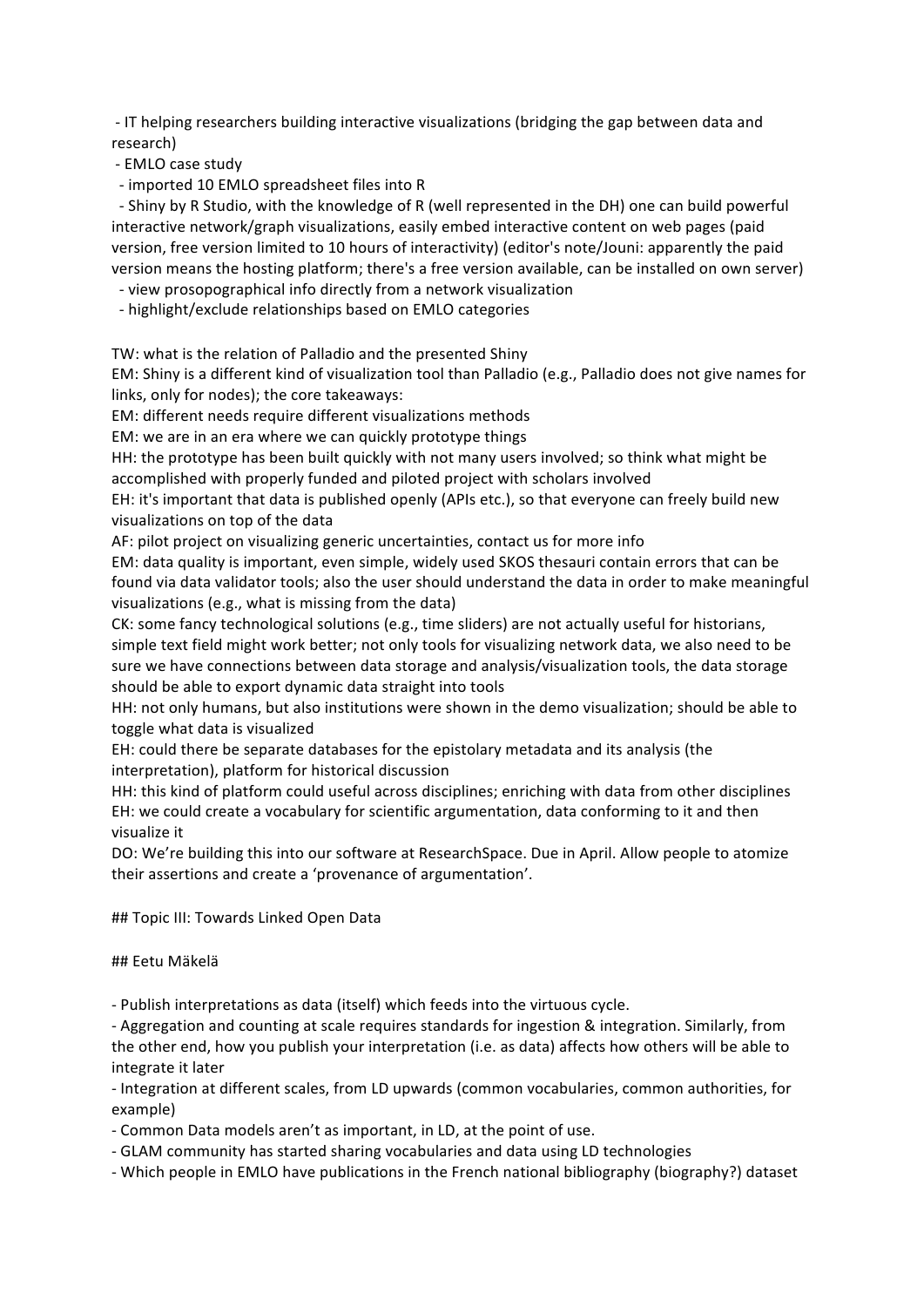- Lots of possibilities, but I don't know what you want to do on my own!

- List of people in EMLO who have letters in the D'Alembert corpus

- The tools are distinct from each other, and require hands-on manual intervention, there is a need to integrate them into production tools

HH: What has to be done to make it properly available for scholarship and usable? But these are the barriers: my serious research is something done over a long period of time (decades). Foundations are laid down at graduate school. Phobia we have is that we park our research and become DH savvy, then we work with you, that takes time, but does tech. move much faster, so our time is 'wasted'? Do we need to 'own' the tool and the infrastructure, as belonging to us?

EM: We want to get there, but that's not possible at present. We need exp. and collab. with CS on these tools. We need to figure out things together, and that involves some rawness

DO: You need to own the knowledge representation, not the software. That changes over time. The knowledge representations system can last for years and years.

HH: Our investment is in curating the data.. the nightmare is that the tech. is outmoded, and your career is over, before the fruits can be reaped. It's a enormous risk for a scholar. Perhaps the answer is to 'own' it as part of a community of like minded scholars. If the interests of the tech. people, change, it's game over, or if the funding changes.

AF: What makes your data accessible is how it is represented in LD. You'd need to lose a great deal to lose your data.

EM: You do stand to lose the tools, but you won't lose your data.

EH: linked data is based on W3C open standards, textual representation, no proprietary database format

### ## Jouni Tuominen

- Different sources for registries, ontologies.. no coordination between them. VIAF, Getty ULAN,

CERL.. No interoperability. Semantic and syntactic differences.

- Own databases, own APIs, and editing tools.

- Redundant work being done in different organizations
- Crowdsourced shared ontologies... prototyped as HIPLA, Finnish historical gazetteer service
- ONKI selector widget to query ontologies
- When adding a place, relevant links are useful, could be used for EMLO as well.

#### ## Antske Fokkens

- don't throw anything away
- if you can reuse something that exists, do it (EDM, PROV)
- Tool that lets you specify some entities also added, rest mostly reuse.
- Can also draw on news articles.
- Grounded Annotation Framework
- Targeted interpretation of family relations, professions.

- For historical sources, we don't make assertions, but identify entities. Algorithm helps determine subject/object for news stories (contemporary).

- Provenance is important - how the metadata was created is known, but we need to explain provenance by our automated processes

- Detailed level, for programmer/computational linguist. Global level for the historians.

- 20/80 of what? If an tool misses all the positive expressions as part of the 20 then it misses 100% of what is relevant

- Bias you introduce yourself, e.g. default is the netherlands. Fine, but not for all data sources

- Evaluate how well entities, expressions, concepts are recognized, then compared to metadata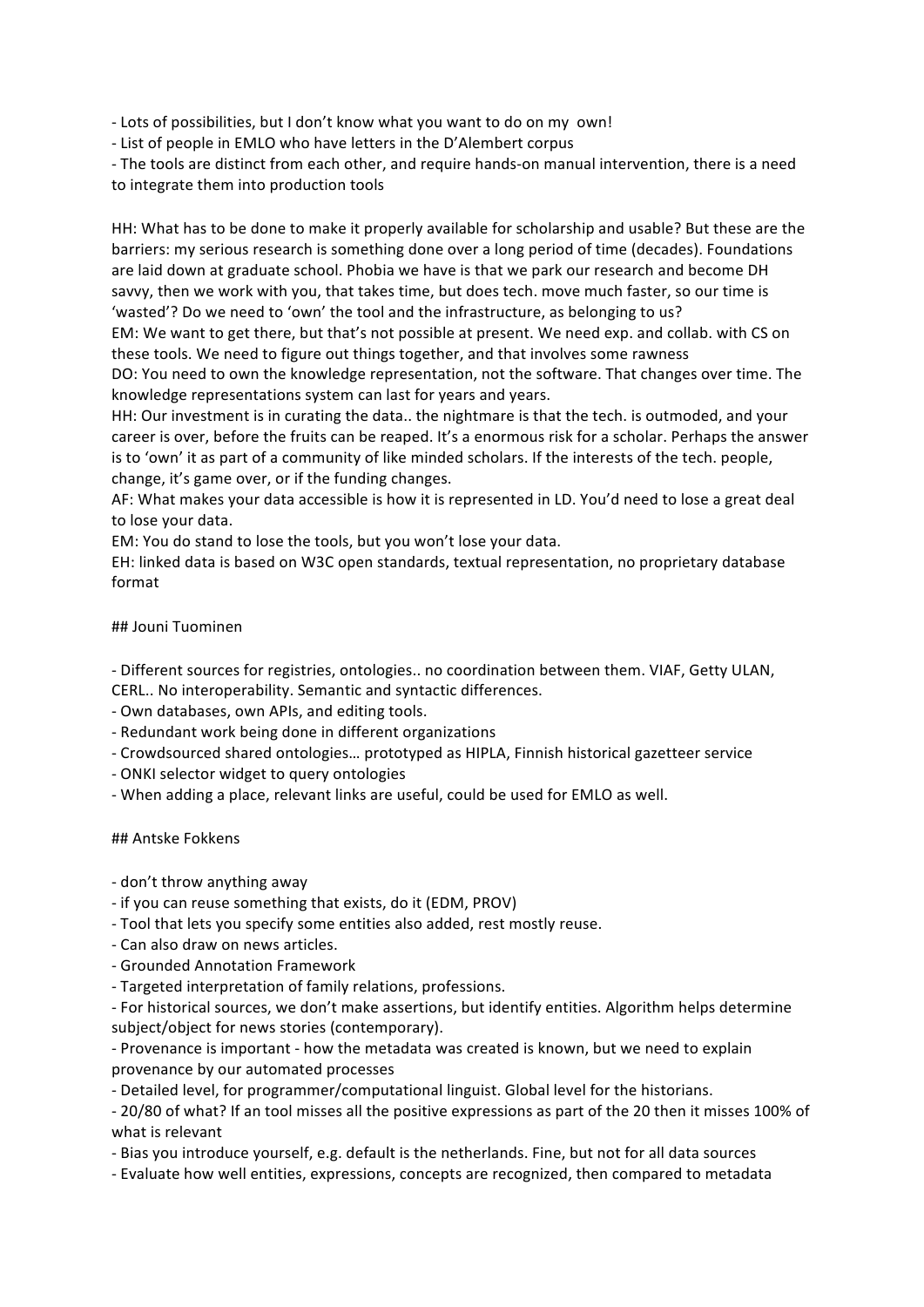- Then see how well we do, compared to manual check by historians

Lessons learned:

- Shared office.. makes collaboration much easier
- Constantly share information
- Keep best extrinsic/intrinsic evaluation in balance
- make the model as compatible as possible with existing data representations
- make it accessible, but accept that it will require some study.. this is a serious tool
- give as much information of the reliability as possible
- start with developing evaluation material, really from day one
- Get a minimally viable product as soon as possible
- This helps you focus on the right things, soon & fast.
- Data-to-document tool, using RDF data. Demonstrator.

TG: Identifiers for people, places. Authority list for events?

EH: Event authority files, not to my knowledge, except sideways, e.g. via LC definitions, for example.

AS: At what different scales is it useful for historians to model events.

AF: From sneeze to second world war...

TW: (Coming back to Howard's earlier concern) Encyclopaedias have been around for a long time, the community carries this kind of knowledge by itself

DO: Generalizations at too high level, like DC, do lose data. 'What kind of compromises are you willing to make to represent your data in a structured format'. Some projects make too many compromises, e.g. convert to EDM you lose knowledge you can't get back (events). What level do we need to capture to get reasonable results. Howard wants to ask difficult questions, which sound like modeling data.. (then?)

HH: is the BiographyNet tool/method able combine different perspectives on same person AF: yes, not sure about how they are shown in visualizations

EH: how many event types was found in BiographyNet?

AF: Thousands (based on WordNet), but generic.

## Topic IV: Future Prospects, Topics, and Partners

## Sandra Toffolo

- ProsoNet

- Rather than taking a large, ideal approach (best model, best method, best technology..), taking a pragmatic approach.

- small organizations with limited resources participating in prosopographical data creation
- lots of independent heterogeneous databases in CESR, overlaps between them
- no interoperability between them, no easy access to them simultaneously
- We can't ask people to make major changes to their databases
- But some silver linings as well, because the DBs are all 'best suited' for their research needs
- different languages
- - technical database solutions
- different sets of reference vocabularies (CERL, VIAF, etc.) used
- construction of ProsoNet repository, definition of metadata fields, metadata format, authority lists
- transform metadata
- export metadata from individual databases into ProsoNet repository

- Goal is to avoid adding further duplicates of the same names. Just the first and last name is being mapped to DC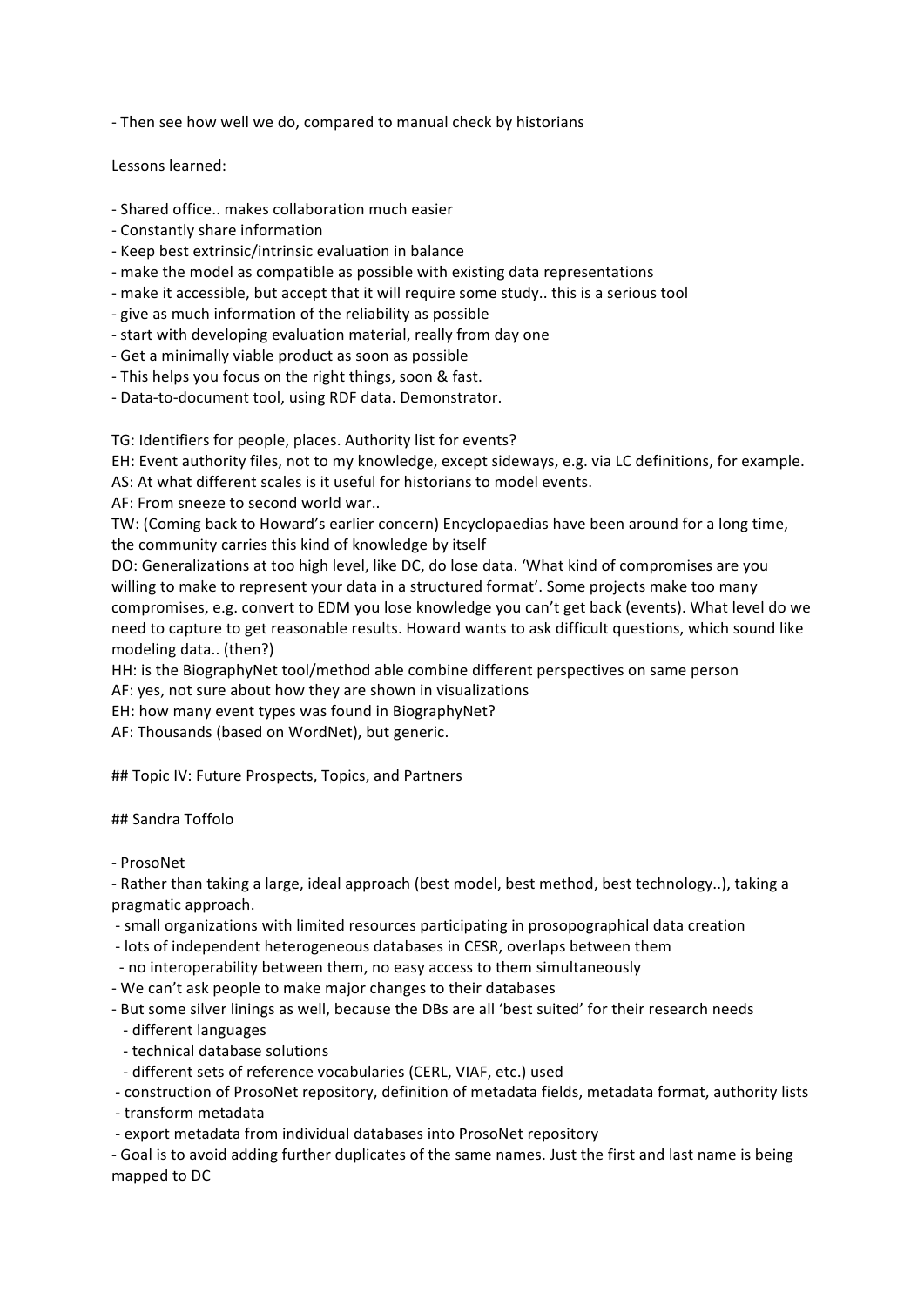- manual disambiguation

- creation of ProsoNet authority list with ID numbers

- add ProsoNet ID number to original CSER database

- new metadata export

- regular updates to ProsoNet repository (automatic updates, but manual disambiguation)

AB: different fields of different databases are mapped into Dublin Core?

ST: yes, common denominator of metadata fields were mapped

TW: is lastname + firstname (+ specifiers included in those fields) enough for disambiguating people? Very difficult, in particular if one looks at medieval period.

ST: True. We'll have to take that into consideration.

CK: complexity vs. ... historians like complex data models for their own data; core model for prosopographical data, basic information to identify people across sources and corpora, the usage of linked data

DO: semantic web and linked data communities encourage people to get data fast out there; this may lead to oversimple data models; vocabularies presented today are not designed for open collaboration in research environment, but for internal cataloging; if you want to do historical research, you need complex data models

HH: reliability, robustness, and durability are the key requirements

DO: what's the core: as we've heard today, there exists so different datasets

AF: linked data technology allows for generic model on top of more detailed ones

DO: the current systems on the web usually do not do that though

CK: huge disconnect between CS and library information science, authority records (disambiguate and reconcile data between sources)

DO: library science guys think they can apply their techniques into DH, but it does not work HH: can we begin consolidating multiple datasets by creating rules how persons can be matched (similar name, flourished at the same time, etc.); core set of categories(?)

HH e.g., BiographyNet's data model could be prime candidate if there is such

HH: disciplinary matrix, we need to support multiple perspectives: current, historical

DO: i am worried about fixed core model; three simple fields is not good, if their usage isn't clear, need to have context; implicit semantics made explicit in the database; lots of cultural heritage institutions have forgot meanings of some of their database fields; semantic web tries to answer to this (add context to data)

HH: if your criticism on current systems is that they're not rigorous and semantic, we can take that as input to RRL

DO: in linked data and research context, you need to have provenance and be able to separate own data and open world (linked data cloud)

AF: provenance is important

TW: asked Antske to send her 21 research questions mentioned in the presentation ML: we could ask users what kind of ... would they like to have

CK: different needs: 1) ... (simpler questions), 2) questions like: how several networks intersect beyond epistolary contact - for these one needs to have complex prosopographical data EH: data models should be polished, documented (e.g., description of the fields) and published to start the discussion with the community, get feedback and corrections; e.g. developing CIDOC CRM is hard work; Getty open data documentation has, e.g., duality (the place/person/etc. in reality is separated from the conceptual view of it in a vocabulary)

HH: asked Eero to crystallize that into paragraph or two

Tanya presented a demonstrator of a facet search on prosopographical data, based on Blacklight open source software